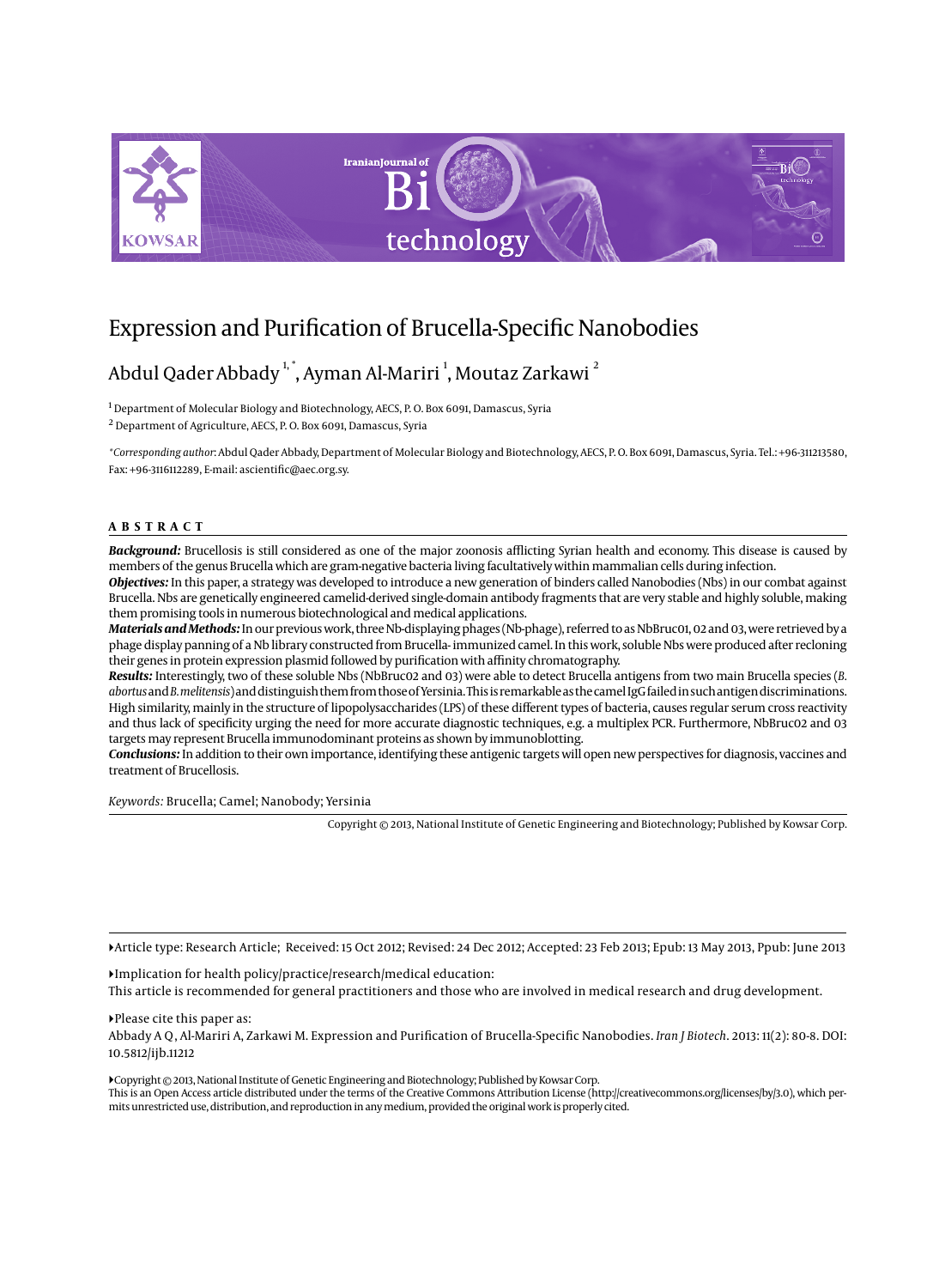# **1. Background**

Camelids produce antibodies that are naturally devoid of light chains (1). The variable domain of such heavy chain antibody (HCAb) is fully capable of antigen binding. The recombinant variable domain of the HCAb referred to as Nanobody (Nb) is a monomeric structure that possesses a high physicochemical stability and solubility; with a high production level in *E. coli* or yeast (2). Thus, Nbs offer several advantages over intact antibodies for biotechnological or research purposes and medical applications (3-6). For example, they might be an efficient alternative to the engineered antigen-binding domains of conventional antibodies which are referred to as a single chain antibody variable fragment (scFv) (7, 8). Indeed, similar to classical antibodies and their engineered scFvs, which have a longstanding history as diagnostic and therapeutic agents against toxins and pathogens, the impact of Nbs is gradually rising (7-9). Nbs were successfully generated against numerous pathogens including intact bacterial cells, viruses and toxins (5, 10-13). Brucella is a small invasive, non-motile, gram-negative coccobacillus that multiplies and survives within a broad range of eukaryotic cells (14). Brucellosis, also known as undulant fever or Mediterranean fever, is caused by this genus of bacteria and is still one of the major, highly transmissible, zoonotic diseases afflicting people and animals (15). While it has been successfully eradicated from most developed countries, the situation of this disease in certain countries of the Near East and Middle East (e.g. Syria) is becoming even worse. It still has a major impact on the health of both human beings and domestic animals, particularly cattle, sheep, goats and camels with concomitant economic consequences (16, 17). While classical serological techniques are widely used for diagnosing human and animal brucellosis, they depend mainly on the detection of circulating host serum antibodies to lipopolysaccharide (LPS), the immunodominant surface antigen (18). However, the immunologically recognized feature of Brucella LPS, the O:9 epitope, is also shared by some Yersinia. As a result, many existing anti-Brucella sera exhibit cross-reactivity with Yersinia (15). This shortcoming of anti-LPS antibodies has fueled an increasing interest in the detection of antibodies alternative to Brucella antigens, since it is important to distinguish these two organisms as double infections are common (15). Phage display is considered as one of the most successful applications for the identification of new diagnostics and therapeutics (Nbs or ScFvs) for a wide range of disease causing agents including bacteria (19). This approach was used recently to isolate Brucella specific scFvs, despite the solubility and stability problems these antibody fragments might show (20). Considering all the advantages of Nbs, we have recently established a new Nb-phage display library from an Arabian camel immunized with Brucella (21). This immune library was sufficiently large and competent to

retrieve new Brucella specific Nbs. After three rounds of phage display panning on total bacterial lysate, three different Nbs were isolated. In this study, we report on the purification and characterization of soluble Nbs against Brucella. Unlike purified IgG from camel serum, Nbs were able to discriminate Brucella from Yersinia antigens, providing an efficient tool to surmount the problem of crossreactivity between these two types of bacteria.

# **2. Objectives**

Brucella specific Nbs are of particular importance since there is a definite need for better diagnostic and therapeutic tools to combat this infectious agent in the Near and Middle East.

# **3. Materials and Methods**

# *3.1. Antigens and Antibodies*

*Brucella* and *Yersinia* strains were provided by Unité de Recherche en Biologie Moléculaire, Facultés Universitaires Notre-Dame de la Paix, Namur, Belgium. Prior to inactivation, *B. melitensis* strain Rev. 1 and *B. abortus* strain 2308 NalR were grown in Brucella broth medium (HIME-DIA Laboratories) supplemented with 5% heat inactivated horse serum (PAN Biotech GmbH) for at least 48 h in a 37ºC incubator. The inactivation step was performed by washing the bacteria twice with cold phosphate buffered saline (PBS) followed by heat inactivation by incubation at 60ºC for 30 min. Inactivation was confirmed by inoculating 1 mL of bacterial suspension on Brucella agar solid media. *Y. enterocolitica* strain O9 was used mainly to test the antibody cross-reactivity. In order to prepare lysate from different types of bacteria, 1 gram of wet weight bacteria was re-suspended in 5 mL of ice cold PBS and protease inhibitor solution (1 mM Phenylmethanesulfonyl fluoride (PMSF),  $1 \times$  complete-protease inhibitor from Roche supplemented with 1 mg.mL $<sup>1</sup>$  of lysozyme), and</sup> was incubated for 30 min on ice followed by a 5 times sonication (15 sec pulses) on ice. Bacterial debris was eliminated by centrifugation (15000 ×g, 15 min, 4°C) and the supernatant was saved. The protein concentration in the supernatant was estimated by the Bradford colorimetric assay. For ELISA tests, rabbit anti-camel (Bethyl Laboratories Inc.), Horseradish peroxidase (HRP) conjugated goat anti-rabbit (BioRad) and mouse anti-his-HRP (Roche) antibodies were all used according to manufacturer's instructions.

## *3.2. Recloning of Nb genes in an Expression Vector*

Nb genes from three previously isolated clones (21) were PCR-amplified using forward FR4For38 (3'-GGA CTA GTG CGG CCG CTG GAG ACG GTG ACC TGG GT) and reverse A6E (3'-GAT GTG CAG CTG CAG GAG TCT GGA GGA GG) primers. Amplified Nb genes were recloned into the protein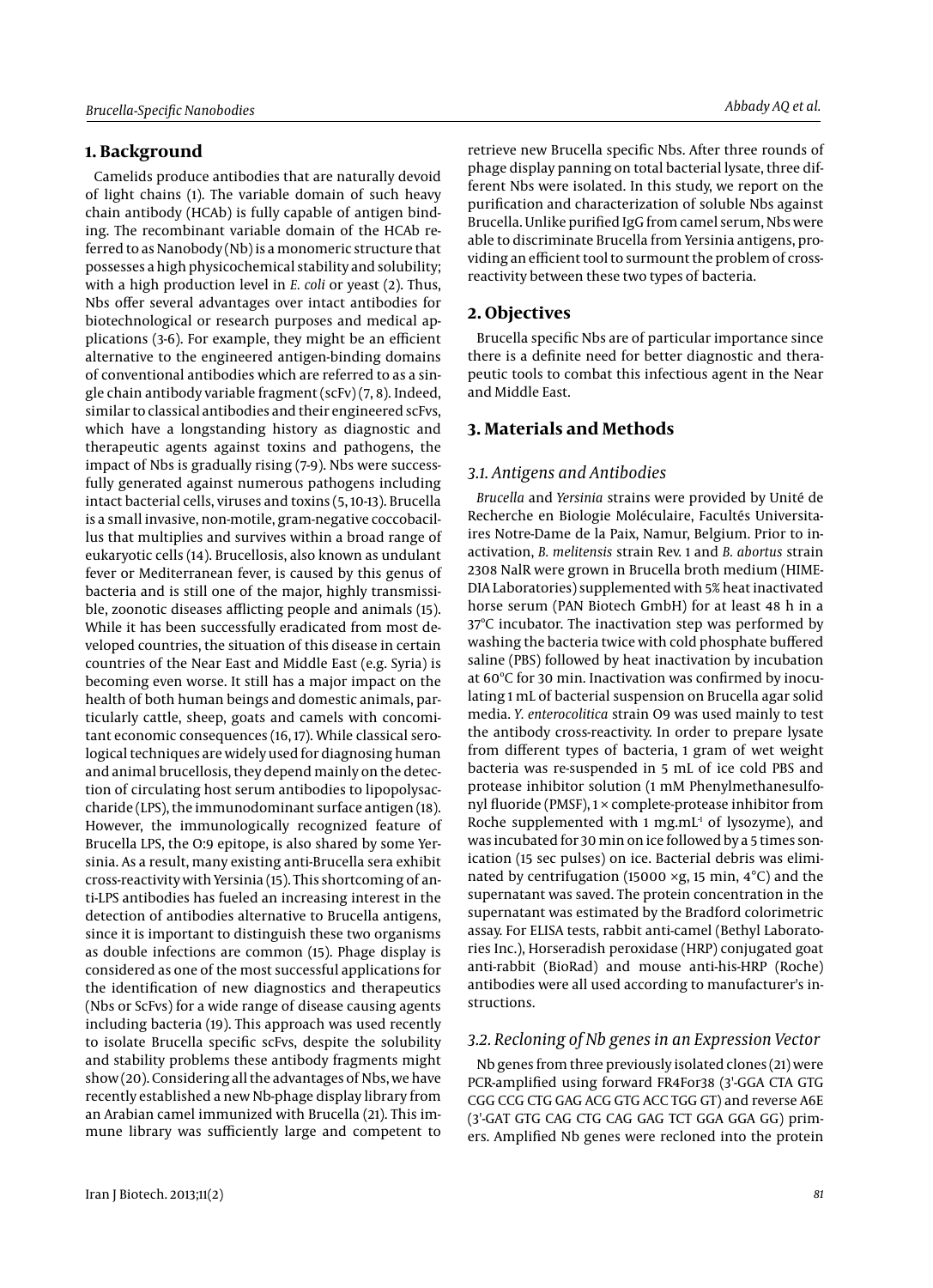expression vector pHEN6 (22), using the restriction enzymes PstI and BstEII and the plasmid constructs were transformed into *E. coli* WK6 cells. Nbs expressed from this vector were supplemented with 6× his-tag necessary for further purification steps using nickel charged columns.

## *3.3. Purification of Soluble Nbs*

A large-scale production of recombinant Nbs was performed in 250 ml shake flasks by growing the bacteria in Terrific broth medium (1.2 % tryptone, 2.4 % yeast extracts, 0.8 % glycerol, 17 mM KH2PO4, 72 mM K2HPO4) supplemented with 0.1% glucose and 100  $\mu$ g.mL<sup>1</sup> ampicillin till an optical density (at 600 nm) of 0.6 to 0.9 was reached and then expression was induced with 1 mM IPTG for 16 h at 28°C according to previous reports (23). After pelleting the cells, the periplasmic proteins were extracted by osmotic shock (24). Using fast protein liquid chromatography (FPLC) AKTAprime plus system (GE lifescience), this periplasmic extract was loaded on a 1 mL column of nickel charged nitrilotriacetic acid (NTA) superflow Sepharose (Qiagen). After washing, the bound proteins were eluted with a 250 mM imidazole buffer. The eluted fraction was concentrated on Vivaspin concentrators with a molecular mass cutoff of 5 kDa (Vivascience) and loaded on a Superdex-75 10/30 gel filtration column (Pharmacia). The purity of the fragments was evaluated in a Coomassie-stained SDS-PAGE. The absorption at 280 nm and the extinction coefficient as calculated from the amino acid sequence of each Nb (Figure 1) were used to determine protein concentrations.

# *3.4. Enzyme-Linked Immunosorbent Assay (ELISA)*

Maxisorb 96-well plates (Nunc) were coated with antigens by overnight incubation (at 4°C) with 100 µL/well of bacterial lysates, or pure LPS, prepared at 0.01 - 1 mg.mL<sup>-1</sup> in PBS. Residual protein binding sites in the wells were blocked for 2 h at 37ºC with 5% skimmed milk powder in PBS. Dilutions of soluble Nbs and IgGs, previously purified from the serum of Brucella immunized and controled camels (21), were added to the wells according to what was indicated in each experiment. Detection of antigen-bound Nbs or IgG was performed with mouse anti-his peroxidase conjugated antibody, and rabbit anticamel antibodies, respectively. Subsequent detection of the rabbit antiserum was done with an anti-rabbit-HRP conjugate. The absorption at 450 nm was measured after adding peroxidase substrate 3,3',5,5'-tetramethylbenzidine (TMB ready-to-use from Sigma) followed by stopping buffer (1 M of H2SO4) in order to terminate the enzymatic reaction of peroxidase.

## *3.5. Immunoblotting*

SDS-PAGE (10 %) separation was performed for 10 mg

of bacterial extract and separated proteins were blotted onto two 0.45 µm nitro-cellulose membranes (BioRad) using  $1 \times$  blotting buffer (25 mM Tris-base, 200 mM Glycine, 0.1 % SDS and 20 % Methanol). After incubation in the blocking buffer (3 % skimmed milk, 1 % BSA in  $1 \times$  PBS), one of the membranes was incubated with 1:500 dilution of NbBruc02 and the other with 1:50 dilution of NbBruc03 for an hour at room temperature. After several washes with TBS-tween-20 (20 mM Tris-base, 150 mM NaCl, 0.05 % Tween-20, pH 7.5), they were incubated with 1:1000 dilution of mouse anti-6 × His antibody HRP for 1 h at room temperature. Bands revelation was achieved by adding AEC (3-amino-9-ethylcarbazole) chromogen substrate in acetate buffer in the presence of hydrogen peroxide.

## *3.6. Multiplex PCR*

Multiplex PCR reactions were achieved directly on aliquots of heat-killed bacteria. Before use, the killed organisms (see above) were rinsed once with distilled water and were then resuspended in distilled water at an optical density at 600 nm of 0.15 to 0.20 (approximately  $10^9$ cells per mL). Two µL of bacteria suspension were used in each PCR reaction. Brucella and Yersinia Multiplex PCRs were performed using multiple pairs of primers able to amplify a specific genome locus, based on the work of Imaoka et al. (25) with minor modifications.

# **4. Results**

#### *4.1. Characteristics and Sequences of the New Nbs*

After immunizing a dromedary with heat-killed *B. melitensis* bacteria, we cloned the Nb genes from its blood lymphocytes and constructed an 'immune' library. This Nb library was displayed on phage and panned on *B. melitensis* bacterial lysate. After three rounds of panning, three isolated clones were able to produce virions with a Nb at their tip that recognized the crude bacterial lysate of Brucella (21). The genes of these Nbs were amplified with PCR from three independent clones in TG1 *E. coli* cells. The amplicons of these three clones have a similar size; however, differences in their nucleotide sequences could be easily discerned by restriction digestion with HinfI followed by gel-electrophoresis. This restriction fragment length polymorphism (RFLP) analysis revealed three distinctive cutting profiles (*Figure 1A*). These (intact) amplicons were sequenced and the deduced encoded soluble proteins were analyzed (*Figure 1B*). Their amino acid sequences were aligned (*Figure 1C*) and compared with a consensus Nb sequence. Minor changes were noticed in the protein size and molecular weight between the three Nbs and these differences were mainly related to the amino acid composition and the length of CDR3 loop. Obviously, among the three clones, the other CDRs (1 and 2) have the same length but have differences in their amino acid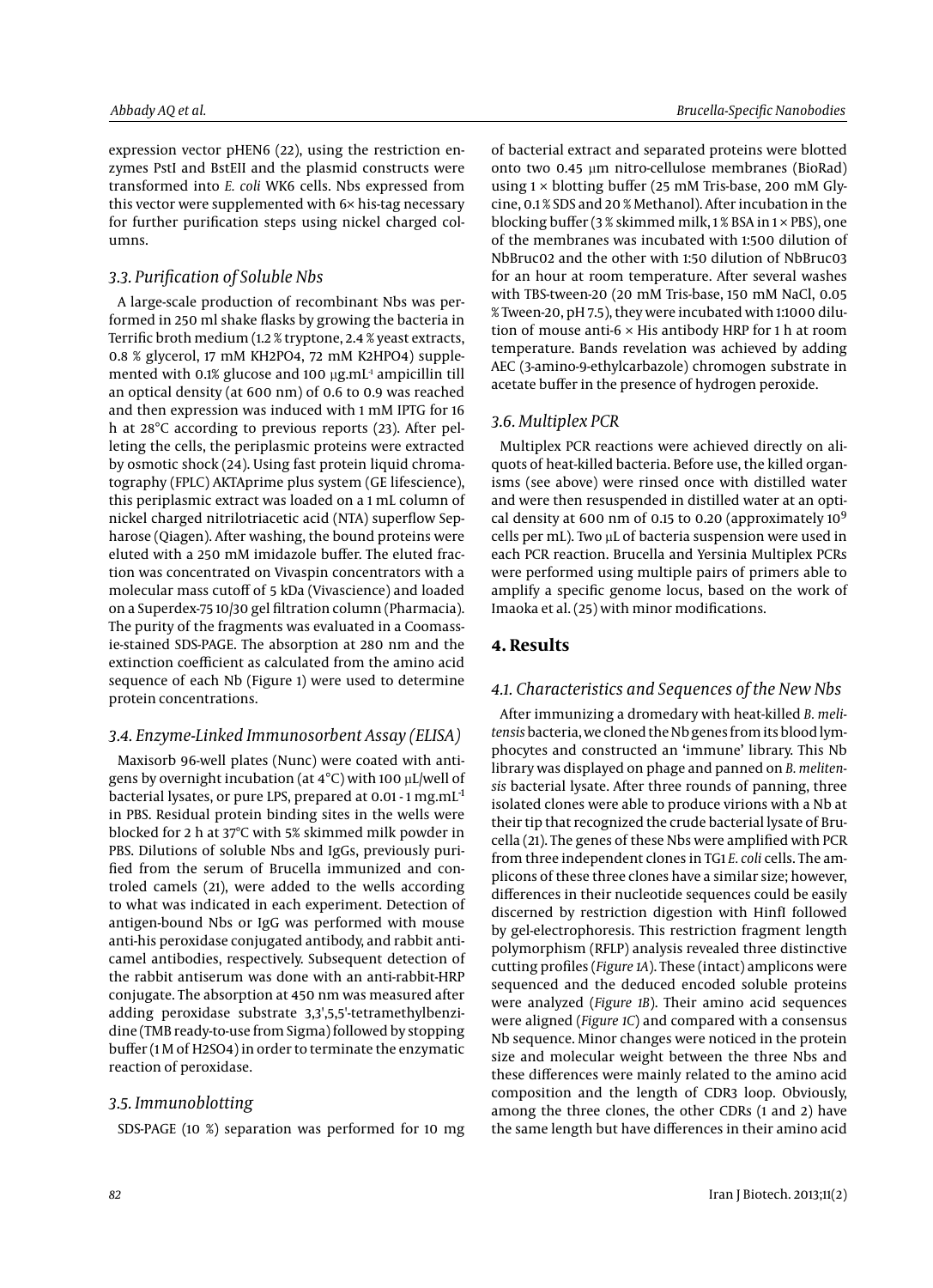sequence. Therefore, these clones reflect independent B-cell lineages that were at the origin of their expressed Nbs (6). Nevertheless, it is clear that all three Nbs were derived from the VHH germline genes, as they contained the hallmark amino acid substitutions in frameworks 1 and 2. As such, they possess arginine instead of leucine residues at position 50 (4, 9, 26). In addition to the conserved bridge between Cys23 and Cys104, that is present in all the clones, an extra interloop disulfide bridge, frequently occurring between CDR1 and CDR3 in camel Nbs, was observed in NbBruc02 (*Figure 1C*).

ported into the periplasmic space of *E. coli*. Purification of Nbs using periplasmic extract was done by immobilizedmetal affinity chromatography, using a nickel-charged NTA column installed on AKTAprime system. The UV-detector, supplemented with this system, enabled the realtime monitoring of the different steps of Nb purification (*Figure 2A*). Column purification yielded 95% pure Nbs (14.5 kDa) as determined by sodium dodecyl sulfate polyacrylamide gel electrophoresis (SDS-PAGE) stained with coomassie blue dye (*Figure 2B*, lane 3), which totally disappeared in the purification flow-through of each sample (*Figure 2B*, lane 2).



(A) Agarose gel migration of DNA fragments, containing Nb genes, after being amplified by PCR from their respective colonies. Internal sequence polymorphisms were revealed by digestion of the DNA fragments with HinfI restriction enzyme resulting in three distinct profiles on agarose gel (right). (B) Major protein characteristics of the three predicted Nbs including, fragment size (aa), theoretical molecular weight (kDa), isoelectric point (pI) and extinction coefficient (kMEC). This last property was used to calculate the concentrations of Nbs by spectrophotometer. (C) Alignment of amino acid sequence of the three predicted Nbs. Framework and hypervariable regions (CDR) are indicated. Numbers are according to IMGT numbering (27).

# *4.2. Expression and Purification of Soluble Nbs*

Soluble Nbs were obtained after ligation of their amplicons into the expression vector pHEN6 and transformation into *E. coli* (22). In this system the expressed Nbs, carrying a 6× his tag to facilitate purification, were trans-

The yield of the purified product varied from 100, 80 and 40 mg.L<sup>-1</sup> of bacteria culture for NbBruc01, 03 and 02, respectively. The purified proteins were present as monomers, since only a single band co-migrating with proteins of molecular mass of 14,000 Da could be seen after SDS-PAGE (*Figure 2B*).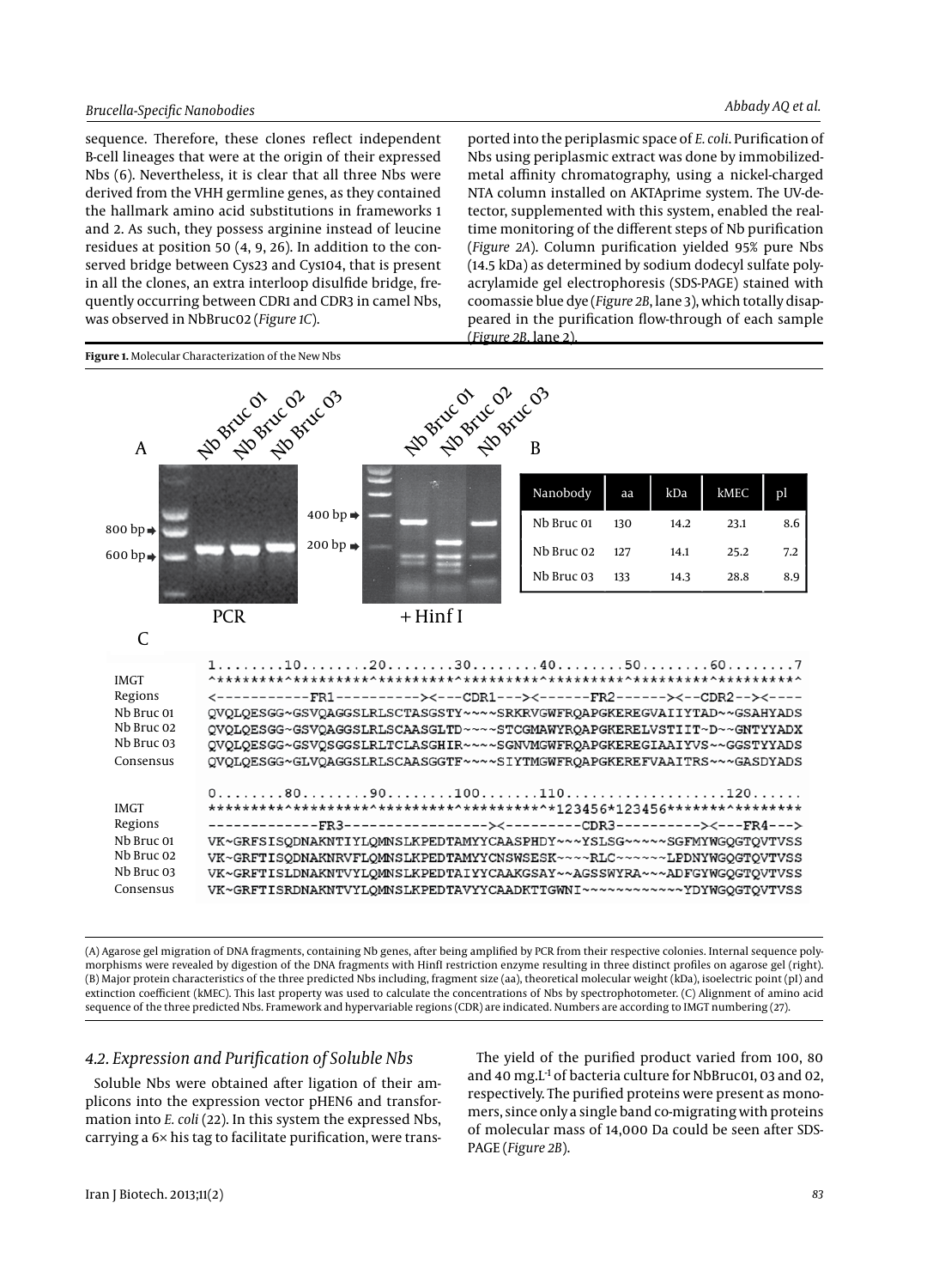**Figure 2.** Expression and Purification of Soluble Nbs



(A) Diagram of purification procedure using Ni-NTA column installed on FPLC AKTAprime system. Continuous line represents the absorbance of the eluate; different purification steps are shown below and peaks of the flow-through sample and of the purified Nb are indicated. The dashed line represents conductivity of the eluate. (B) Protein migration in SDS-PAGE (12%) of Nb fractions obtained after different steps of purification. Total periplasmic extract (1); flow-through sample from Ni-NTA column (2); and purified Nb protein (3) for each of the three Nbs. The location of Nbs in the gel is indicated and defined as 14.5 kDa by comparison to the protein molecular weight ladder in the first lane (M).

# *4.3. Brucella Recognition by Purified Nbs*

Nbs were tested for binding to Brucella lysate in a solid phase indirect ELISA using serial dilutions of each of the three Nbs (*Figure 3*). NbBruc02 and 03 were both able to recognize Brucella antigens at high and moderate dilutions, respectively. At dilutions from 1×10<sup>-3</sup> onwards, the NbBruc03 gradually lost its binding capacity toward Brucella. Interestingly, NbBruc02 showed a higher reactivity since it still had its full binding capacity at high dilutions of up to 2×10-4. Unexpectedly, soluble NbBruc01 failed to give a positive signal in ELISA even when used at a high concentration. To optimize the quantity of Brucella lysate necessary for recognition by the different Nbs at their optimal dilutions, an ELISA test was performed using serially diluted concentrations of Brucella lysate ranging from 0 to 100 µg per well (*Figure 4*). NbBruc02 and 03 were able to recognize Brucella antigens even at 1 µg/well and this reactivity reached a steady state level starting from 5 µg/ well, onwards. NbBruc01 failed to detect Brucella lysate even at high antigen quantities of 100 µg/well (*Figure 4*).

# *4.4. Identification of Nbs Purification and Antigen Detection Problems*

We anticipated that the conformational structure of the Nb might hinder the accessibility of its 6× his-tag resulting in low ELISA signal when using an anti-his antibody for detection. To examine if this could be a plausible explanation for the low NbBruc03 binding capacity relative to that of NbBruc02, we used different Nb detection strategies in our ELISA (*Figure 5A*). In addition to anti-his-HRP conjugated antibody, a rabbit anti-camel antibody followed with goat anti-rabbit-HRP conjugated antibody was employed to detect the Nbs attached to the immobilized (coated) Brucella antigens (*Figure 5B*). Rabbit-anti-camel antibody was able to recognize NbBruc02 and NbBruc03 which are derived from camel heavy chain antibodies (*Figure 5B*). In addition, the difference in reactivity between NbBruc02 and NbBruc03 observed with antihis system disappeared when this anti-camel antibody was used. The NbBruc01 was probably not binding to Brucella antigens, since it was undetectable with either of these approaches (*Figure 5B*).

NbBruc01 was isolated from Brucella Nb library by the phage display method, where it was expressed as fusion with the phage coat protein (GIII). Apparently, the production of a single form of NbBruc01 by cloning its coding sequence into the expression vector pHEN6 resulted in an unstable protein that may have lost antigen recognition. Therefore, we surmise that the malfunction of NbBruc01 could be related to a misfolding problem, as the crude NbBruc01 periplasmic extract has low binding capacity to the immobilized Brucella antigens and this capacity is totally lost after purification (*Figure 5B* inset). In agreement with the last finding and unlike NbBruc02 and 03, the NbBruc01 was found to form a precipitate in the elution buffer after the chromatographic purification from periplasmic extract.

# *4.5. Specificity of the New Nbs Toward Brucella Species*

Purified Nbs were tested in an ELISA for their specificity to antigens from different species of Brucella, and their cross-reactivity toward Yersinia antigens (*Figure 6*). In order to ensure the identity of the used bacterial strains, Brucella and Yersinia multiplex PCRs were performed directly on bacterial suspension and the resulting PCR products were separated through agarose gel (*Figure 6A-*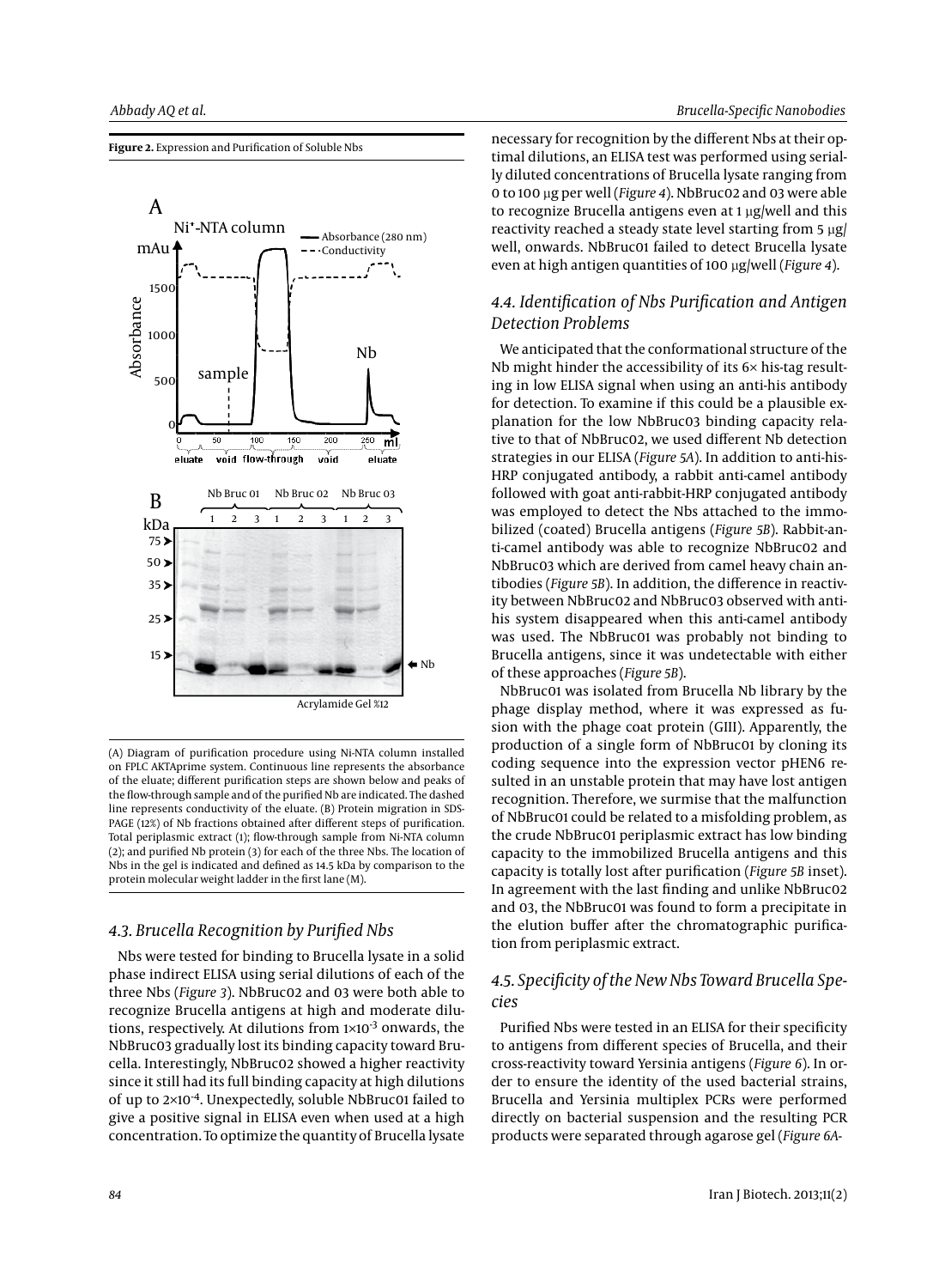

Indirect ELISA test of serial dilutions (v:v of PBS) of each Nb (at 1 mg,mL<sup>+</sup>), in the absence or presence of Brucella lysate coated at 10 µg/well



**Figure 4.** Optimization of the Quantity of Brucella Lysate for ELISA Test

One single dilution (1/100) of each Nb was tested in ELISA against increasing concentrations of Brucella lysate, ranging from 0 to 100 µg/well.

*inset*). With the amplified DNA bands from Brucella, we could define the Brucella genus by the presence of a pair of bands at approximately 300 and 400 bp. Brucella species of each sample were identified by the presence of a single band above the duplicate, 500 bp for *B. abortus* and 700 bp for *B. melitensis*. One universal band amplified from the highly conserved 16s rRNA locus could be ob

served in all tested DNAs at 1000 bp and was considered as our control for the presence of genomic bacterial DNA in the PCR reaction. Another multiplex PCR was performed to identify Yersinia. In this reaction, the characteristic bands for Yersinia, absent in Brucella sample, were clearly visualized at 950 bp (for the genus Yersinia) and at 300 bp (for the species *Y. enterocolitica*). Total bacteria lysates were prepared from these PCR-checked strains, immobilized on ELISA plates and tested for recognition by soluble Nbs, NbBruc02 and NbBruc03, that had reacted positively in previous tests (*Figure 6A*). We found that both Nbs were able to detect antigens from *B. melitensis* and *B. abortus* lysates giving absolutely no cross-reactivity to those from *Y. enterocolitica*. This clear antigen discrimination was completely abolished when the polyclonal camel IgG was used instead of the monoclonal Nbs, since this 'immune' polyclonal IgG sample reacted to the same level with the antigens present in the different types of bacteria (*Figure 6A*). To identify the specific antigen of NbBruc02 and NbBruc03 within Brucella lysate, we performed an immunoblotting assay. To this end, proteins from cell lysates of *B. melitensis* and *B. abortus* were separated onto 10% SDS-PAGE and then transferred to nitro-cellulose membranes in order to be revealed either by NbBruc02 (*Figure 6B*, top) or NbBruc03 (*Figure 6B*, bottom). Attached Nbs on the membranes were detected by incubation with mouse anti-6× His-HRP conjugated antibody. This experiment demonstrated that, NbBruc02 antigen was a protein of about ~ 60 kDa and NbBruc03 antigen was a smaller protein of about ~ 20 kDa and both proteins were detected in the lysates of the two strains of Brucella.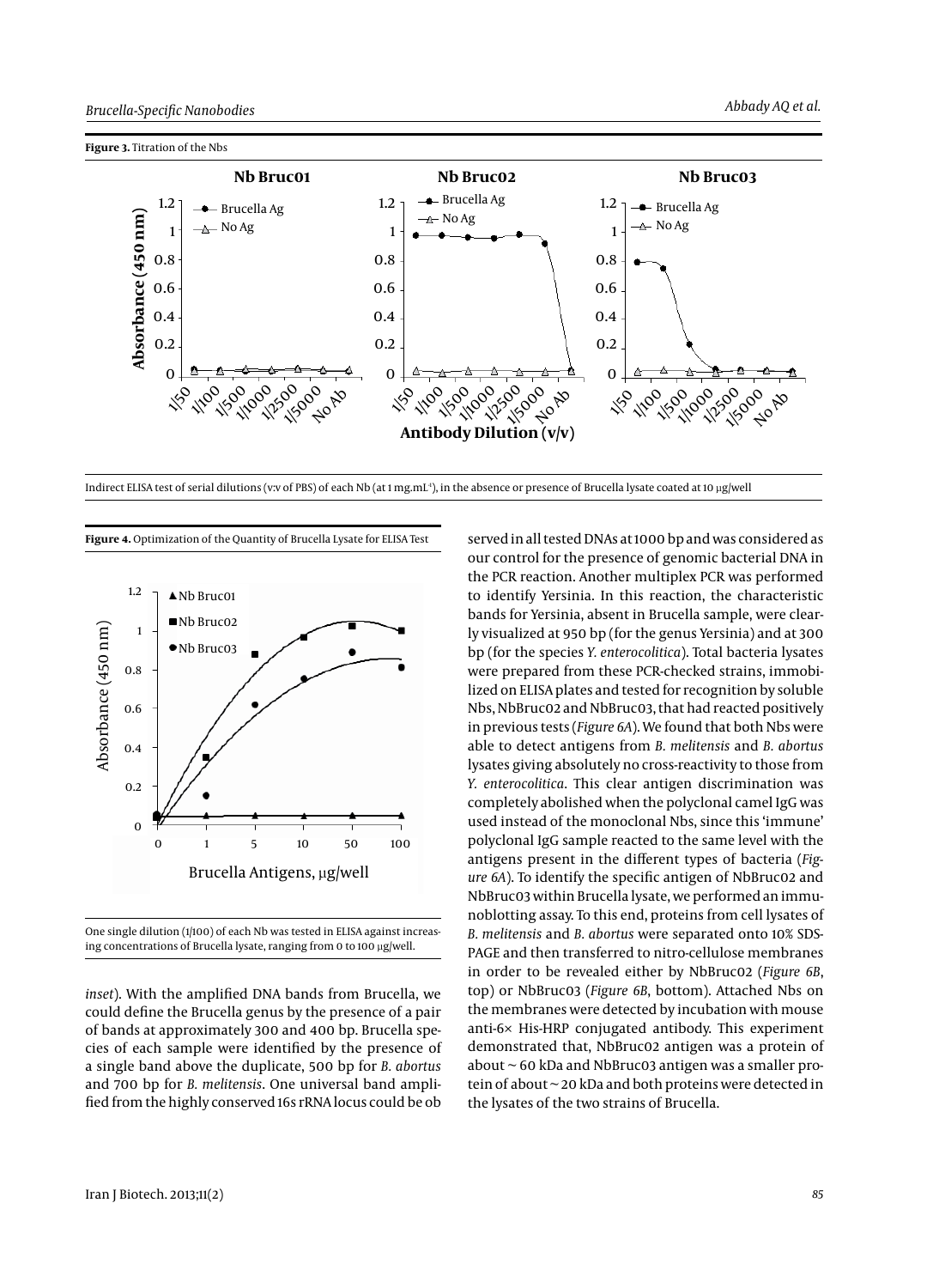



(A) Schematic representation of two models for the detection of the interaction between Nbs and Brucella antigens (Ag). Either by anti-his antibody conjugated to HRP or by rabbit anti-camel serum antibody followed by goat anti-rabbit antibody conjugated to HRP. (B) ELISA test of the interaction between Nbs (1/100) and Brucella total lysate (10 µg/well) using the two indicated approaches of detection. Signal backgrounds of both systems are shown in the absence of Nbs (No Nb). Reactivity of NbBruc01, before and after chromatography purification, in the absence (No Ag) or the presence of Brucella lysate (10 µg/well) was ELISA tested (inset).

#### **Figure 6.** Specificity of Nbs Toward Antigens From Different Brucella Species



Diluted Nbs (1/500 for NbBruc02 and 1/50 for NbBruc03) or Brucella-immunized (+) or control (-) camel-purified IgGs (1/1000) were tested by ELISA and backgrounds of each antigen condition in absence of Nbs or IgG are shown (No Ab). (A) ELISA was performed in the presence of immobilized total extract (10 µg/well) from different sources (B. melitensis, B. abortus and Y. enterocolitica as negative control). Identity of used bacteria strains were confirmed by Brucella and Yersinia multiplex PCRs which were performed directly on bacterial suspension. PCR products, containing different DNA fragments according to the genus and the species of each type of bacteria, were separated through 1.5% agarose gel (A-inset). (B) Immunoblotting of 10µg of protein extracts from B. melitensis (lane 1), B. abortus (lane 2) or no antigens (lane 3), using NbBruc02 (Top; 1:500 v:v) or NbBruc03 (Bottom; 1:50 v:v).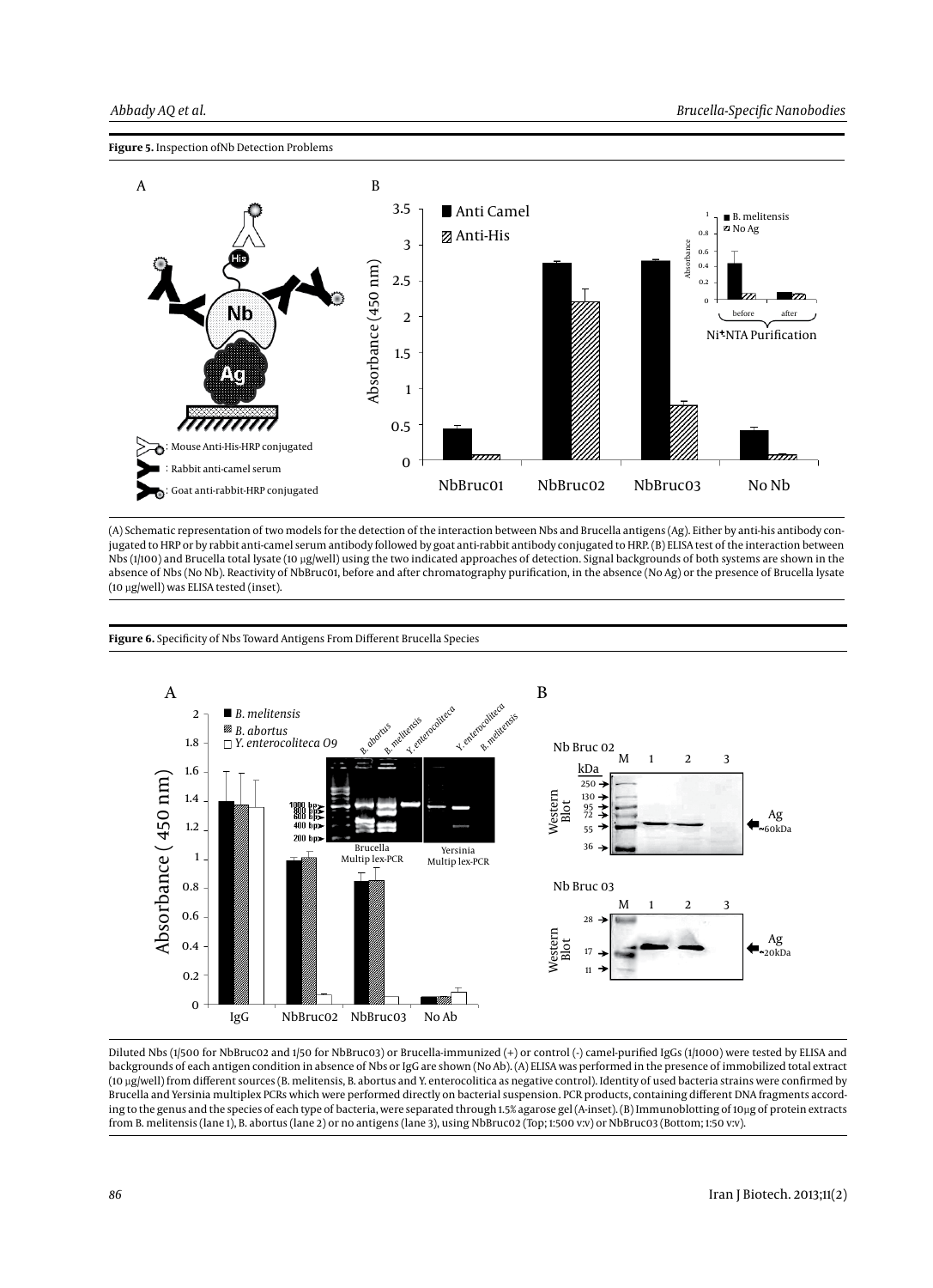# **5. Discussion**

The data presented here report the purification and the characterization of three Nbs which were previously isolated from a large *Brucella* 'immune' Nb library. In fact, phages carrying these Nbs were highly enriched after panning with *Brucella* total antigens (21). This study confirms the findings from a previous report describing the feasibility to isolate a panel of infectome-specific binders from an immunized camel without having prior knowledge of the antigens involved (4). In contrast to their apparent equivalent size, the internal amino acids sequences of the Nbs are quite different, especially in their CDRs, indicating the use of different V-germline within their respective B-cells. Furthermore, the extra disulfide bond in NbBruc02, observed between the first and the third antigen-binding loop, is expected to confer an increased stability to the protein structure and thus can assist in its high reactivity toward *Brucella* antigens even at a low concentration. All three Nbs were successfully recloned, expressed and purified in large yields from *E. coli* culture suggesting being an ideal system for continuous mass production as required for medical or commercial purposes. Dissimilar to monomeric behaving Nbs, which exist as a single polypeptide chain, scFvs were produced by the random joining of the two variable domains (V) of conventional antibody; those of the heavy (VH) and light (VL) chains. This splitting and then artificial rejoining of the natural antigen-binding partners usually result in binders with suboptimal affinity and stability (1). In fact, previous research that worked to produce soluble *Brucella* specific scFv have encountered multiple problems of solubility and degradation (20). ELISA tests have shown that both NbBruc02 and 03 could recognize two of the main *Brucella* species, *B. melitensis* and *B. abortus* belonging to a monospecific genus with interspecies homology above 87 percent (15). Despite the shared antigens of this genus with types of Yersinia, mainly the LPS O-ring epitope, both Nbs were able to distinguish between these two genera. As expected, purified polyclonal IgG from camel, immunized with *Brucella*, was unable to make such distinction. This cross-reactivity is seen regularly in sera collected from immunized or naturally infected animals. The protein nature of the antigens targeted by NbBruc02 and 03 was presumed since these Nbs showed no reactivity to *Brucella* LPS despite them being the main immunogenic part of bacteria (28). This strategy of avoiding LPS-specific antibodies while using Nbs to detect relatively rare but unique and specific epitopes should allow rapid definition of bacteria within mixed populations and be of application to environmental sensing. Our results demonstrated that beside multiplex PCR, which is considered as the most accurate molecular technique (25), *Brucella* could also be successfully identified by Nbs. In this context, it would be interesting to continue with this current *Brucella* 'immune' Nb library and explore

more advanced panning strategies to retrieve a wider range of species-specific Nbs. For example, a subtractive panning could be introduced here as it was already successfully employed to identify Taenia species-specific Nbs (5). Such an approach could be adapted in order to obtain Nbs able to distinguish the different species of *Brucella* and thus be used for different diagnostic purposes. Apart from the employment of Nbs in diagnostic tests, a therapeutic utilization might be envisaged as well. In fact, using proteomic techniques such as immunoprecipitation and MALDI-TOF-MS (29), the 60 kDa protein antigen of NbBruc02 (GenBank accession no. JF313902), was isolated and identified as the chaperonin GroEL (30). A similar approach should be done in order to identify the 20 kDa protein antigen of NbBruc03. Studying the importance of these antigens in *Brucella* physiology and life cycle, including infection, will be of great importance. These antigens are presumed to be immunodominant, not only because the phages displaying these Nbs were rapidly enriched during panning but also since a small quantity of *Brucella* total lysate was sufficient to be recognized by their purified proteins (i.e. high sensitivity of detection). In case these antigens turn out to be novel markers, we could invest in their utility to be developed for a sensitive and specific serological diagnostic tool of *Brucella* infection and even to develop a new vaccine against Brucellosis.

# **Acknowledgements**

The authors would like to thank the Director General of the Atomic Energy Commission of Syria and the head of the Molecular Biology and Biotechnology department for their continuous support throughout this work. The authors would like to also thank the team of S. Muyldermans at the Vrije Universiteit Brussel for their experimental support.

## **Authors' Contribution**

The work presented here was carried out in collaboration between all authors which have contributed to, seen and approved the manuscript.

## **Financial Disclosure**

The authors report no potential conflicts of interest in this work.

# **Funding/ Support**

This work was financed by the Atomic Energy Commission of Syria and was supported by Prof. S. Muyldermans at the Vrije Universiteit Brussel, Belgium.

#### **References**

1. Hamers-Casterman C, Atarhouch T, Muyldermans S, Robinson G,